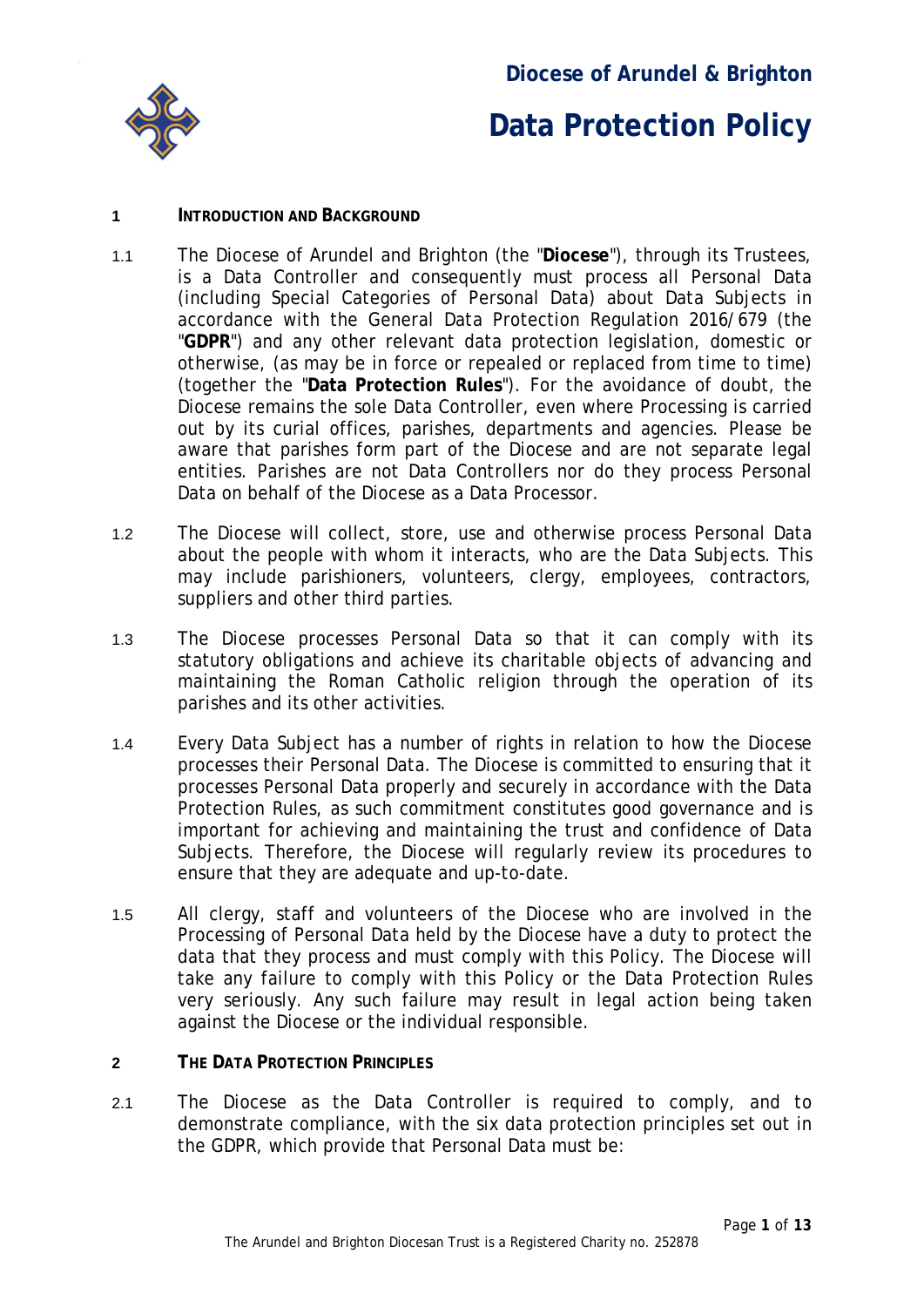

- 2.1.1 processed fairly, lawfully and in a transparent manner;
- 2.1.2 collected for specified, explicit and legitimate purposes and not further processed for other purposes incompatible with those purposes;
- 2.1.3 adequate, relevant and limited to what is necessary in relation to the purposes for which it is processed;
- 2.1.4 accurate and, where necessary, kept up to date every reasonable step must be taken to ensure that inaccurate personal data is erased or rectified without delay;
- 2.1.5 kept in a form that permits identification of Data Subjects for no longer than is necessary for the purposes for which the personal data is processed; and
- 2.1.6 processed in a way that ensures its security, including protection against unauthorised or unlawful processing and against accidental loss, destruction or damage, using appropriate technical or organisational security measures.
- 2.2 There is also an overarching principle; the Data Controller must be able to demonstrate compliance with the six principles. Accountability is vital.
- **3 THE DIOCESAN DATA PROTECTION OFFICER AND REGISTRATION WITH THE ICO**
- 3.1 The Diocesan Trustees have overall responsibility for compliance with the Data Protection Rules. However, the Diocesan Data Protection Officer (the "**DPO**") shall be responsible for ensuring day-to-day compliance with this Policy and with the Data Protection Rules. The DPO will undergo training at least once every 12 months and the Diocese will provide the DPO with sufficient resources and support to carry out their responsibilities. The DPO's name and contact details can be found in paragraph [10](#page-10-0) of this Policy.
- 3.2 The Diocese is responsible for paying to the ICO any data protection fees levied on Data Controllers by the Data Protection Rules.
- 3.3 This Policy applies to all Personal Data processed by the Diocese in whatever format (e.g. paper, electronic, film) and regardless of how it is stored (e.g. electronically or in filing cabinets). It also includes information that is in paper form but is intended to be put into electronic form and to any recordings made such as telephone recordings and CCTV.
- 4 **HOW THE DIOCESE WILL COMPLY AND DEMONSTRATE COMPLIANCE**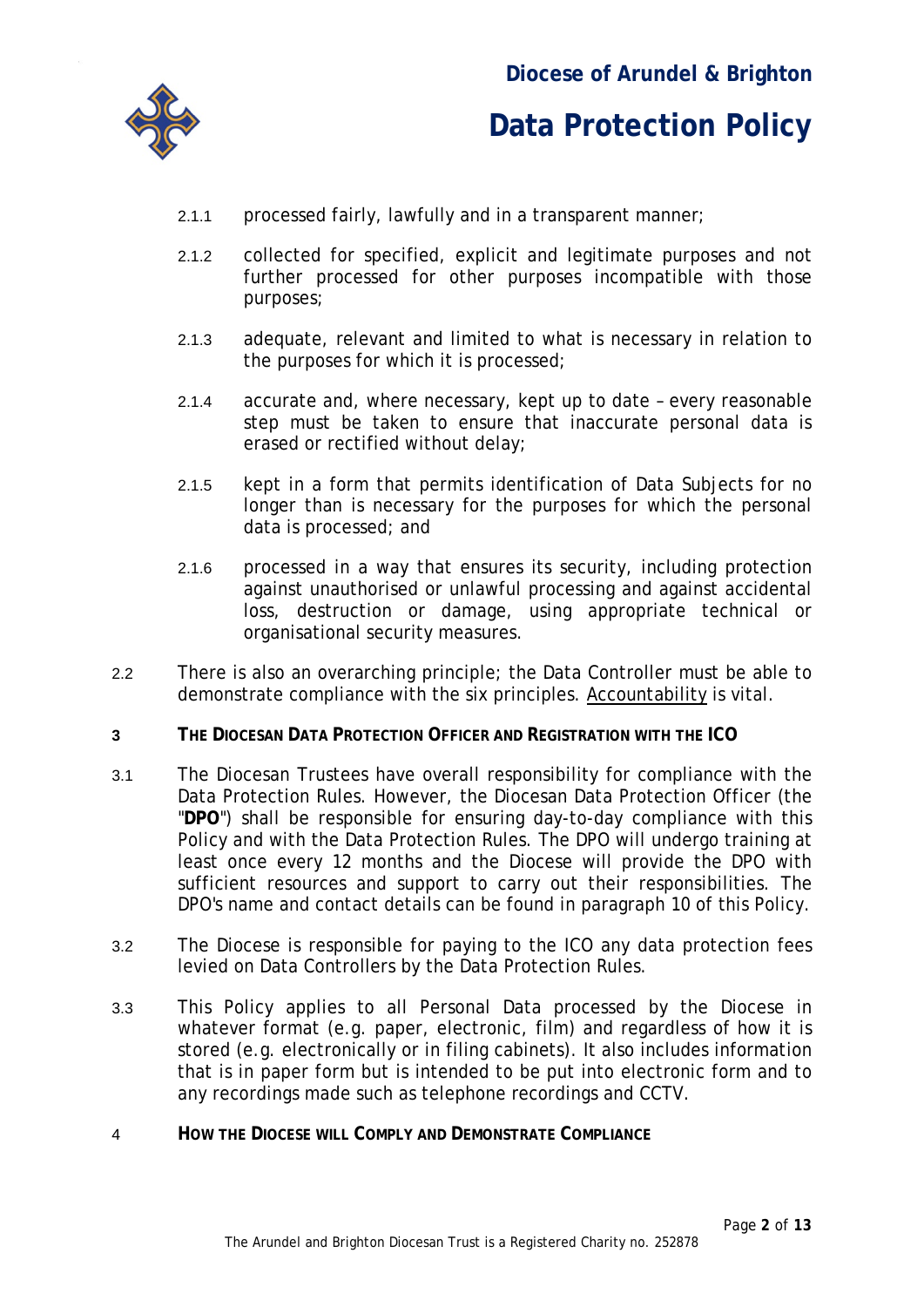

- 4.1 This Policy is intended to ensure that any Processing of Personal Data is in accordance with the Data Protection Rules and the data protection principles. The Diocese will therefore:
	- 4.1.1 ensure that, when personal information is collected (whether direct from the individual or from a third party), the Data Subject is provided with a Privacy Notice and informed of what data is being collected and for what legitimate purpose(s);
	- 4.1.2 be transparent and fair in processing Personal Data;
	- 4.1.3 take steps to ensure the accuracy of data at the point of collection and at regular intervals thereafter, including advising Data Subjects of their right to ask for rectification of Personal Data held about them;
	- 4.1.4 securely dispose of inaccurate or out-of-date data, or data which is no longer required for the purpose(s) for which it was collected;
	- 4.1.5 share information with others only when it is lawful to do so and ensure that individuals are informed of the categories of recipient to whom data will or may be disclosed and the purposes of any such disclosures;
	- 4.1.6 ensure that additional safeguards (as required by the Data Protection Rules) are in place to protect Personal Data that is transferred outside of the European Economic Area (the "**EEA**") (see section [7.4](#page-9-0) of this Policy);
	- 4.1.7 ensure that data is processed in line with the Data Subject's rights, which include the right to:
		- (a) request access to Personal Data held about them by the Diocese (including, in some cases, having it provided to them in a commonly used and machine-readable format);
		- (b) have inaccurate Personal Data rectified;
		- (c) have the processing of their Personal Data restricted in certain circumstances;
		- (d) have Personal Data erased in certain specified situations (in essence where the continued processing of it does not comply with the Data Protection Rules);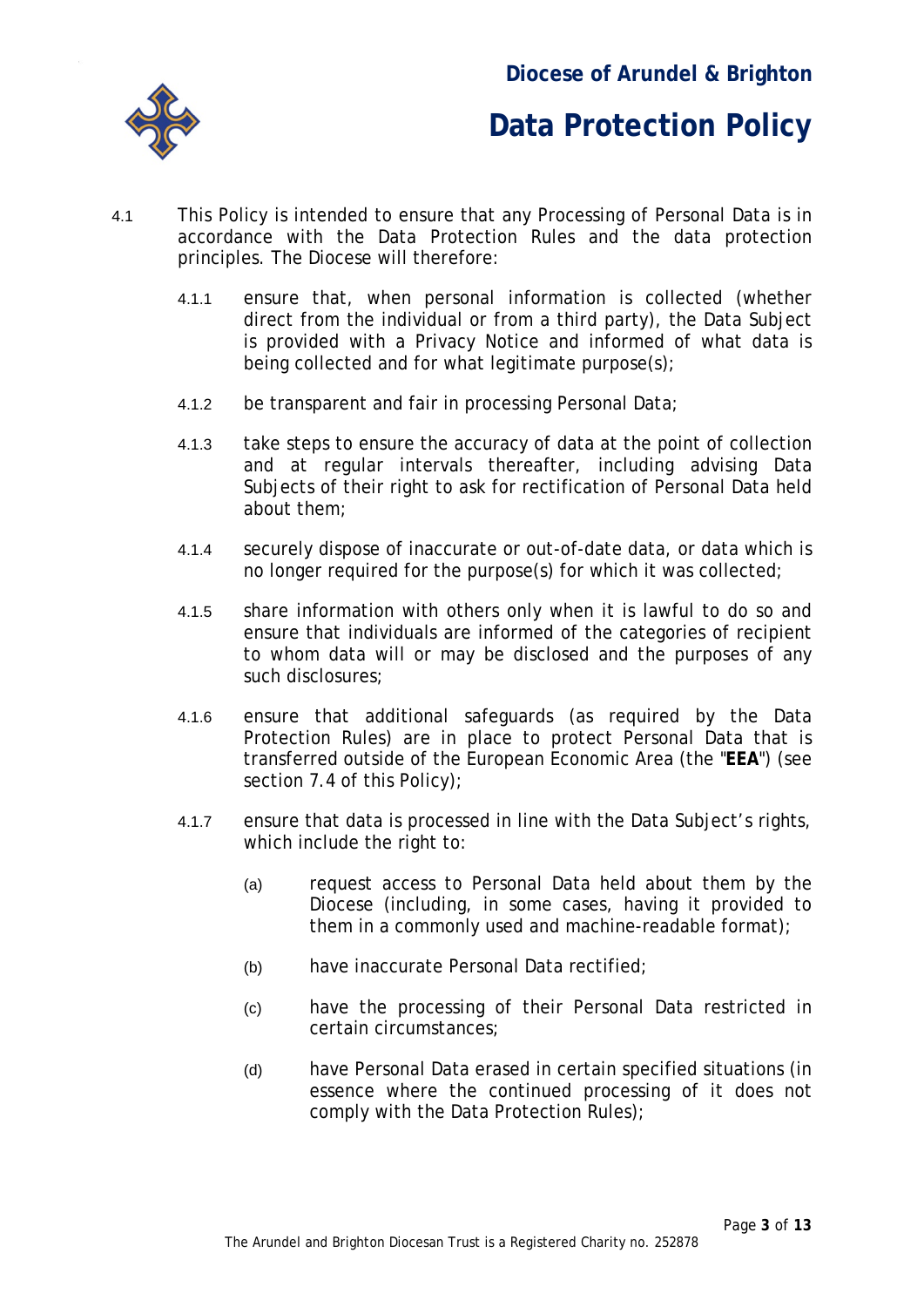

- (e) prevent the processing of Personal Data for directmarketing purposes (which includes for fundraising and wealth screening purposes);
- (f) ask the Diocese to prevent Processing of Personal Data which is likely to cause unwarranted or substantial damage or distress to the Data Subject or any other individual; and
- (g) prevent, in some cases, decisions being made about them which are based solely on automated processing (i.e. without human intervention) and which produce significant or legal effects on them;
- 4.1.8 ensure that all clergy, volunteers and employees are aware of the Diocese's data protection policies and procedures and their own responsibilities in terms of data protection, and understand that failure to comply may result in disciplinary sanctions in the event of non-adherence or breach; and
- 4.1.9 adopt, monitor and keep under review, a data retention schedule which sets out the periods for which different categories of Personal Data will be kept.
- 4.2 Through adherence to this Policy and related data protection policies, and through appropriate record-keeping, the Diocese will seek to demonstrate compliance with each of the data protection principles.
- 4.3 In addition, the Data Protection Rules require the Data Controller to carry out a Data Protection Impact Assessment (a "**DPIA**") prior to undertaking any Processing of Personal Data that is "likely to result in a high risk for the rights and freedoms" of individuals. DPIAs will therefore be considered where appropriate in relation to the implementation of any new projects, services or systems which could result in a high privacy risk to individuals (particularly where new technology is being deployed) and will consider other regulation relevant to data protection, such as the Privacy and Electronic Communications Regulations. Please contact the DPO for guidance (see paragraph [10](#page-10-0) of this Policy).
- **5 DATA SECURITY & RESPONSIBILITIES OF CLERGY, STAFF AND VOLUNTEERS**
- 5.1 The Diocese shall ensure that appropriate technical and organisational security measures are in place to prevent unauthorised or unlawful Processing or damage to or loss (accidental or otherwise), theft, or unauthorised disclosure of Personal Data (a "Data Breach"). In particular, all clergy, employees and volunteers should ensure that: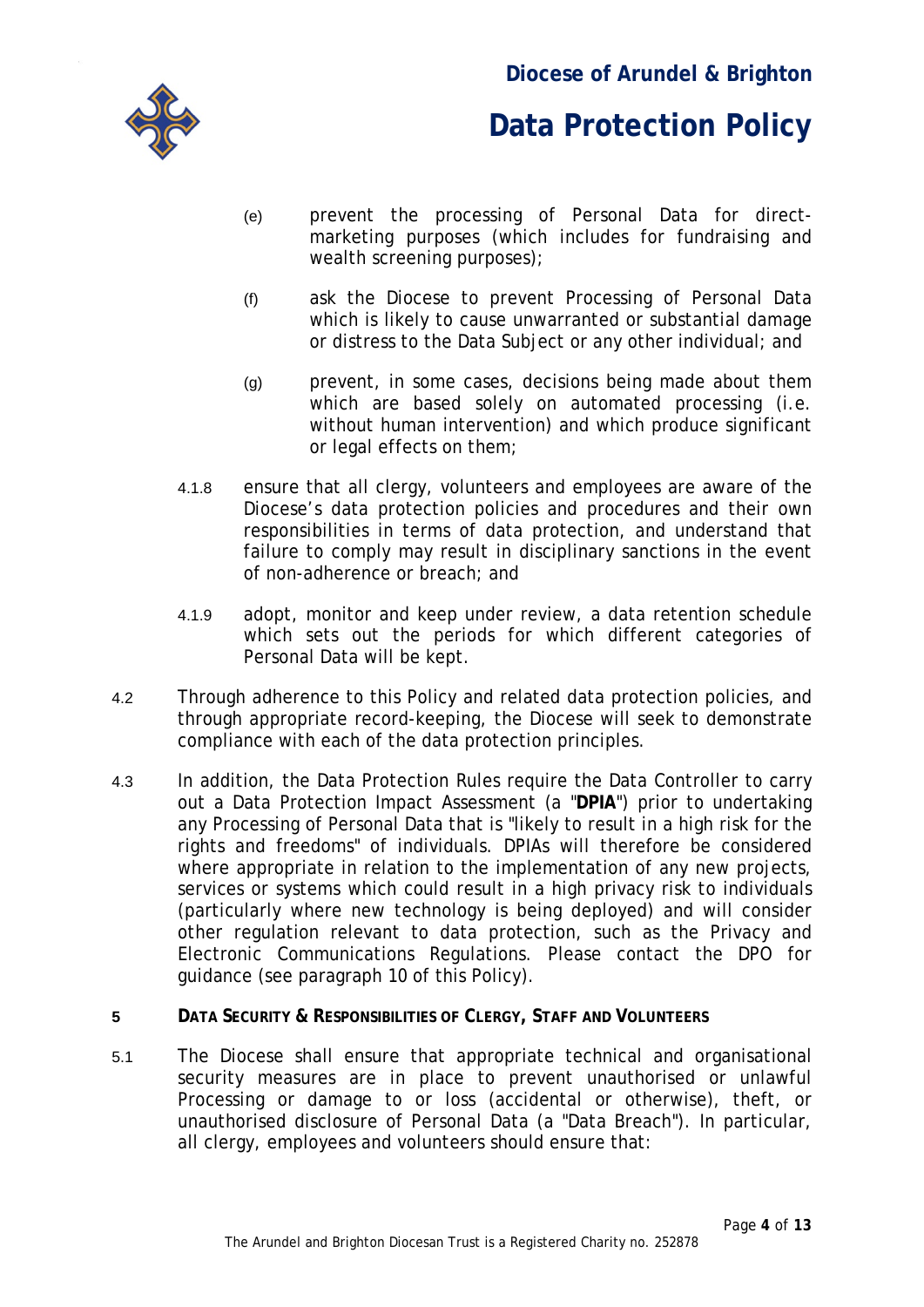

- 5.1.1 the only individuals who have access to Personal Data and are able to process it are those who are authorised to do so;
- 5.1.2 personal Data is stored only on the central Diocesan computer system and not on individual PCs, portable electronic devices or removable storage media, unless those devices are compliant with the Bring Your Own Device Policy;
- 5.1.3 passwords are kept confidential, are changed regularly and are not shared between individuals;
- 5.1.4 PCs are locked or logged off and paper documents are securely locked away when individuals are away from their desks;
- 5.1.5 offices, desks and filing cabinets/cupboards are kept locked if they contain Personal Data of any kind, whether in digital or electronic format or on paper;
- 5.1.6 when destroying Personal Data, paper documents are securely shredded and electronic data is securely deleted; and
- 5.1.7 Personal Data removed from an office is subject to appropriate security measures, including keeping paper files in a place where they are not visible or accessible by the public; using passwords/passcodes; encrypting portable electronic devices and storing such devices securely (e.g. not left in the boot of a car overnight).

Further detail on the Diocese's requirements in relation to IT security are set out in the Computer Usage Policy.

- 5.2 In the event that you become aware that there has been a Data Breach, you must report this immediately to the DPO via [DPO@abdiocese.org.uk](mailto:DPO@abdiocese.org.uk) Further contact details for the DPO can be found in paragraph [10](#page-10-0) of this Policy.
- **6 PRIVACY NOTICE**
- 6.1 When any Personal Data is collected from an individual, they must be provided with a Privacy Notice, or directed to the Diocesan website, where this can be found. The Privacy Notice provides information about what, why and how information is processed.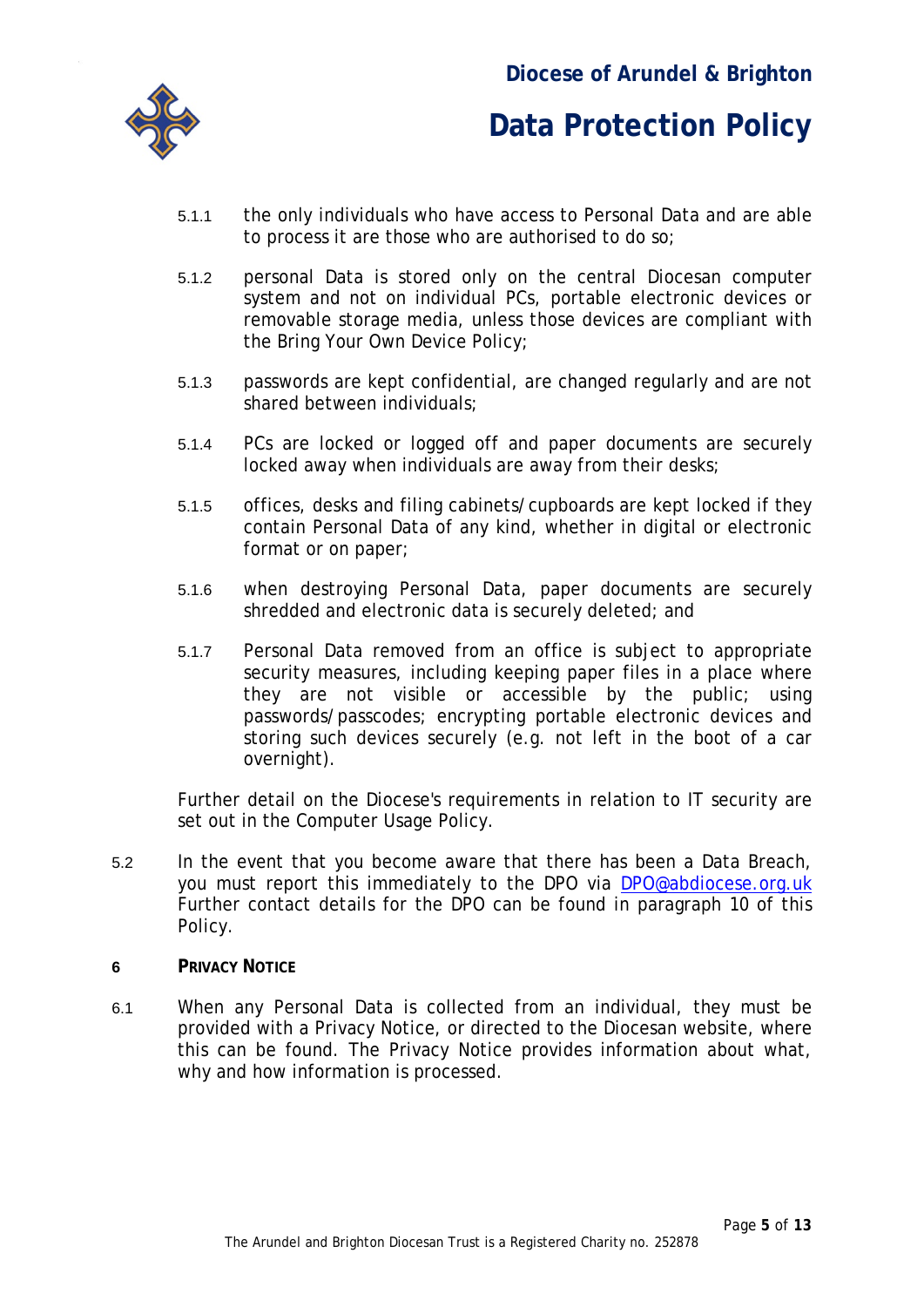

### **7 PROCESSING, DISCLOSURE AND SHARING OF INFORMATION**

The Diocese processes personal data for a number of different purposes, including:

| Lawful Ground for Processing of                                                                                        | <b>Examples</b>                                                                                                                                                                                                                                                               |  |
|------------------------------------------------------------------------------------------------------------------------|-------------------------------------------------------------------------------------------------------------------------------------------------------------------------------------------------------------------------------------------------------------------------------|--|
| <b>Personal Data</b>                                                                                                   |                                                                                                                                                                                                                                                                               |  |
| have an individual's<br>Where we<br>consent                                                                            | Posting photographs of an individual<br>on a diocesan website<br>Where an individual signs a list at the<br>back of church to confirm being able<br>to assist at a parish event<br>Sending individuals marketing<br><b>or</b><br>fundraising communication by email<br>or SMS |  |
| Where it is necessary for the<br>of a contract<br>performance<br>to<br>which an individual is party                    | Where an individual enters into a<br>hiring agreement for one of our<br>facilities                                                                                                                                                                                            |  |
| $-$ it<br>for<br>Where<br>is<br>necessary<br>compliance with a legal obligation                                        | Passing on information to a local<br>authority or the Charity Commission<br>Passing Gift Aid information to HMRC                                                                                                                                                              |  |
| Where it is necessary to protect<br>the vital interests of an individual                                               | Passing on information to the Police<br>Passing on information about<br>an<br>individual's serious health condition<br>to the NHS or a health professional<br>where there is a risk of death or<br>injury to that person<br>serious<br>or<br>another individual               |  |
| Where it<br>$\mathsf{is}$<br>for<br>necessary<br>performance of a task in<br>the<br>public interest                    | Updating and maintaining the register<br>of marriages                                                                                                                                                                                                                         |  |
| Where is it necessary for the<br>of the legitimate<br>purposes<br>interests pursued by the Diocese<br>or a third party | Using baptism data to follow up with<br>families for first communion                                                                                                                                                                                                          |  |

| Lawful Ground for Processing of   Examples           |                                                                         |  |
|------------------------------------------------------|-------------------------------------------------------------------------|--|
| <b>Special Categories of Data</b>                    |                                                                         |  |
|                                                      | Where we have an individual's   To cater for an individual's dietary or |  |
| explicit consent                                     | medical needs at an event                                               |  |
|                                                      | Where it is necessary for Passing on information to the local           |  |
| compliance with a legal obligation $\vert$ authority |                                                                         |  |
|                                                      |                                                                         |  |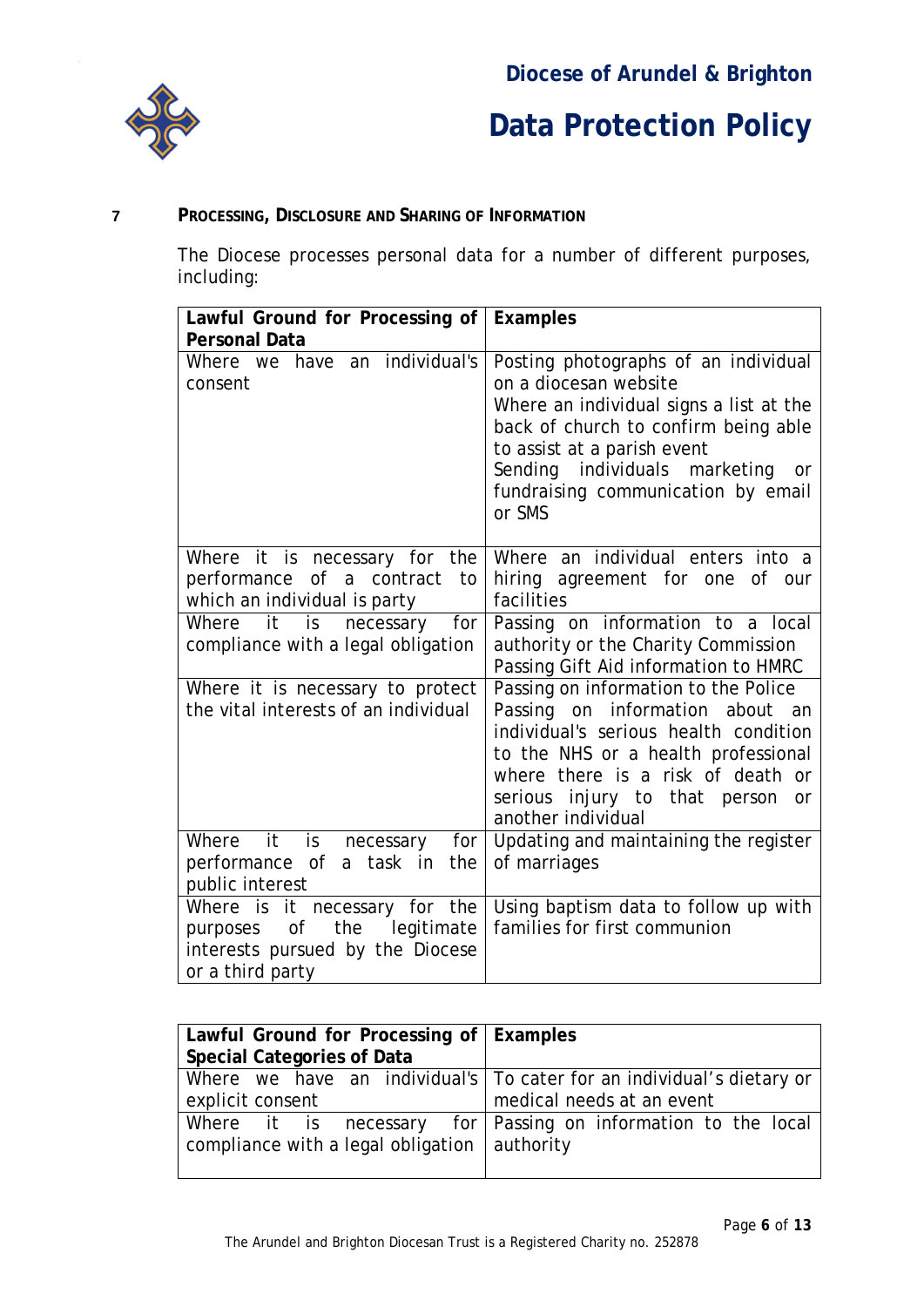### **Diocese of Arundel & Brighton**



| Where it is necessary to protect                                      | Passing on information to the Police  |
|-----------------------------------------------------------------------|---------------------------------------|
| the vital interests of an individual                                  | Passing on information about<br>an    |
|                                                                       | individual's serious health condition |
|                                                                       | to the NHS or a health professional   |
|                                                                       | where there is a risk of death or     |
|                                                                       | serious injury to that person<br>or   |
|                                                                       | another individual                    |
| Where it is carried out in the                                        | Using parishioners' health related    |
| course of the Diocese's legitimate                                    | data for pastoral visits              |
| activities by a not-for-profit body                                   | Carrying out a parish census          |
| with religious aims                                                   |                                       |
|                                                                       |                                       |
| Where information has manifestly                                      | Referring to a public figure who is   |
| been made public                                                      | known as a member of the<br>well      |
|                                                                       | church, as a Catholic                 |
| Where we are<br>establishing,                                         | Providing information to our insurers |
| defending<br>exercising or<br>legal                                   | or lawyers in connection with legal   |
| claims                                                                | proceedings                           |
| is for<br>Where<br>the<br>processing                                  | Where steps are taken to prevent      |
| 0f<br>substantial<br>public<br>reasons                                | fraud or other dishonest activity     |
| interest                                                              |                                       |
| Where the processing is necessary<br>for archiving historical records | Maintenance of parish records         |

| Lawful Ground for Processing of<br><b>Criminal Convictions &amp; Offences</b>                                                                                                                                                                                              | <b>Examples</b>                                                             |
|----------------------------------------------------------------------------------------------------------------------------------------------------------------------------------------------------------------------------------------------------------------------------|-----------------------------------------------------------------------------|
| Data                                                                                                                                                                                                                                                                       |                                                                             |
| Where the Diocese is exercising<br>obligations or rights which are<br>imposed or conferred by law on it<br>or the data subject in connection<br>with employment, social security<br>or social protection and the<br>Diocese has an appropriate policy<br>document in place | To undertake appropriate checks on<br>individuals prior to taking up a role |
| Where it is necessary for the<br>prevention or detection of an<br>unlawful act                                                                                                                                                                                             | Passing on information to the Police<br>or other investigatory body         |
| Where the Diocese is complying<br>with or assisting others to comply<br>with regulatory requirements<br>relating to unlawful acts<br>or<br>dishonesty                                                                                                                      | Passing on information to the Police<br>or other investigatory body         |
| Where it is carried out in the<br>course of safeguarding children or                                                                                                                                                                                                       | Making a safeguarding disclosure                                            |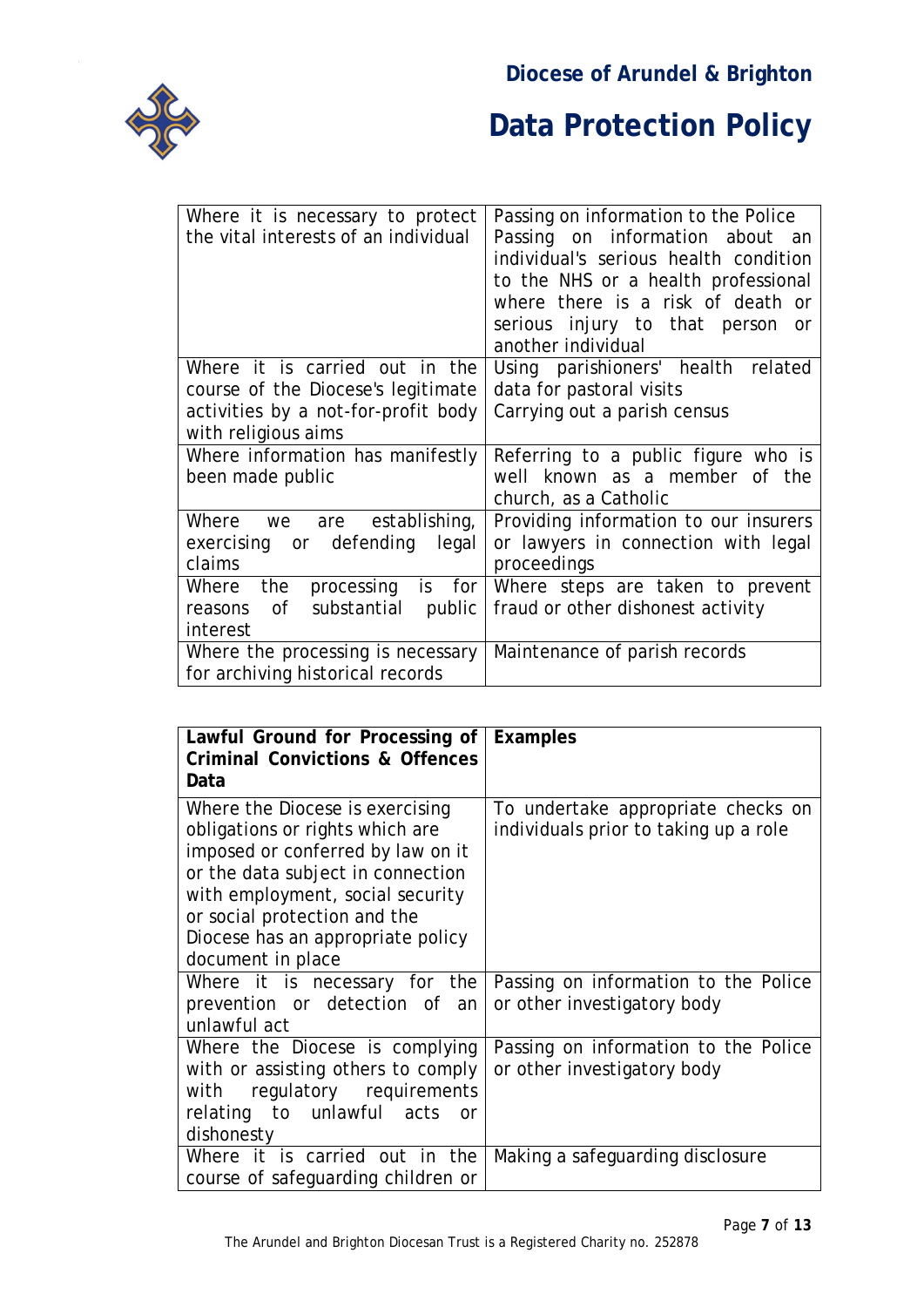

| other individuals at risk            |                                       |
|--------------------------------------|---------------------------------------|
| Where information is disclosed for   | Ensuring the Diocese has appropriate  |
| insurance purposes                   | insurance cover                       |
| Where an individual has given        |                                       |
| their consent to the processing      |                                       |
| Where the Diocese is establishing,   | Providing information to our insurers |
| exercising or defending<br>legal     | or lawyers in connection with legal   |
| claims                               | proceedings                           |
| Where it is necessary to protect     | Passing on information to the Police  |
| the vital interests of an individual |                                       |
| Where it is carried out in the       | Carrying out pastoral activities      |
| course of the Diocese's legitimate   |                                       |
| activities by a not-for-profit body  |                                       |
| with religious aims                  |                                       |

#### **7.1 DISCLOSING PERSONAL DATA**

- 7.1.1 When receiving telephone or email enquiries, clergy, employees and volunteers should exercise caution before disclosing any Personal Data. The following steps should be followed:
	- (a) ensure the identity of the person making the enquiry is verified and check whether they are entitled to receive the requested information;
	- (b) require the enquirer to put their request in writing so that their identity and entitlement to receive the information can be verified if the information is particularly sensitive and/or you are not confident the person is entitled to the information;
	- (c) if there is any doubt, refer the request to the DPO for assistance (particularly where Special Categories of Personal Data are involved); and
	- (d) when providing information, ensure that Personal Data is securely packaged and sent by the most appropriate means (e.g. special delivery, courier or hand delivery) in accordance with the Data Protection Rules, the Privacy Notice and this Policy.
- 7.1.2 Please remember that parents and guardians are only entitled to access information about their child if the child is unable to act on their own behalf (e.g. because the child is not mature enough to understand their rights) or if the child has given their consent. If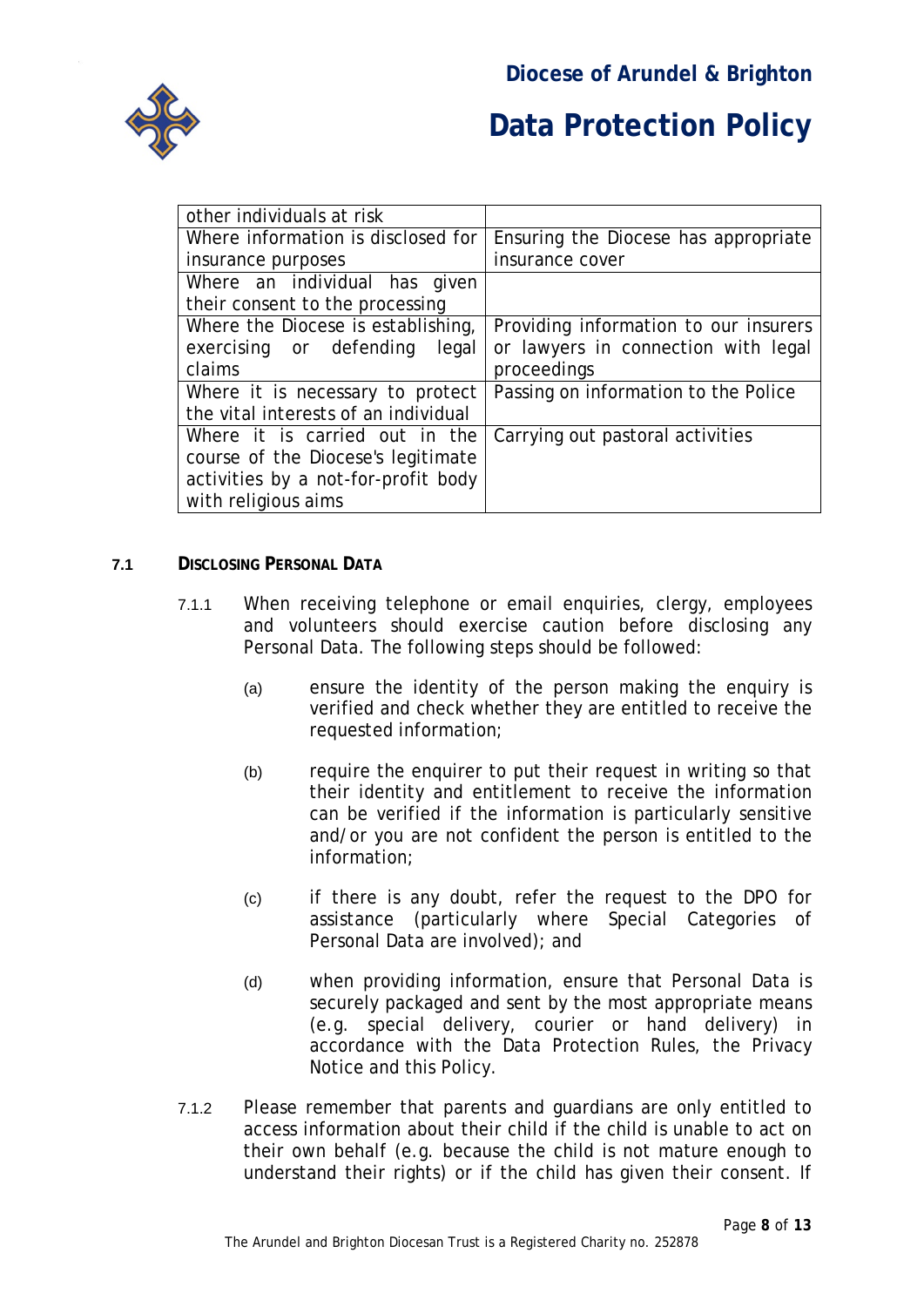

you are unsure about whether or not to provide information about a child to a parent or guardian, please speak to the DPO before providing any information. Children from 12 years upwards are generally to be taken as being capable of understanding their rights and making decision regarding their own information. However, consideration of the particular circumstances and the child's capacity must be given in each circumstance.

7.1.3 Please also remember that individuals are only entitled to obtain information about themselves and not any other third parties (e.g. a family member, other parishioner or member of clergy or staff).

#### **7.2 DATA PROCESSORS**

- 7.2.1 The Diocese may instruct another body or organisation to process Personal Data on its behalf as a Data Processor (e.g. a payroll provider, a third party IT provider). In such situations, the Diocese will share necessary information with the Data Processor, but will remain responsible for compliance with the Data Protection Rules as the Data Controller.
- 7.2.2 Personal Data will only be transferred to a third party Data Processor if the DPO is satisfied that the third party has in place adequate policies and procedures to ensure compliance with the Data Protection Rules. There should also be a written contract in place between the Diocese and the Data Processor, which includes provisions to ensure that the Data Processor complies with the requirements of the Data Protection Rules and undertakings as to the inception and maintenance of appropriate measures of protection as well as insurance cover. If you have authority to enter into contracts, please refer to the Data Processor Contract Checklist.

#### **7.3 THIRD PARTY REQUESTS**

7.3.1 The Diocese may from time to time receive requests from third parties for access to documents containing Personal Data. The Diocese may disclose such documents to any third party where it is legally required or permitted to do so. Such third parties may include health professionals, the Police and other law enforcement agencies, the Charity Commission, HMRC, other regulators, immigration authorities, insurers, local authorities (e.g. Trading Standards), Courts and Tribunals or organisations seeking references.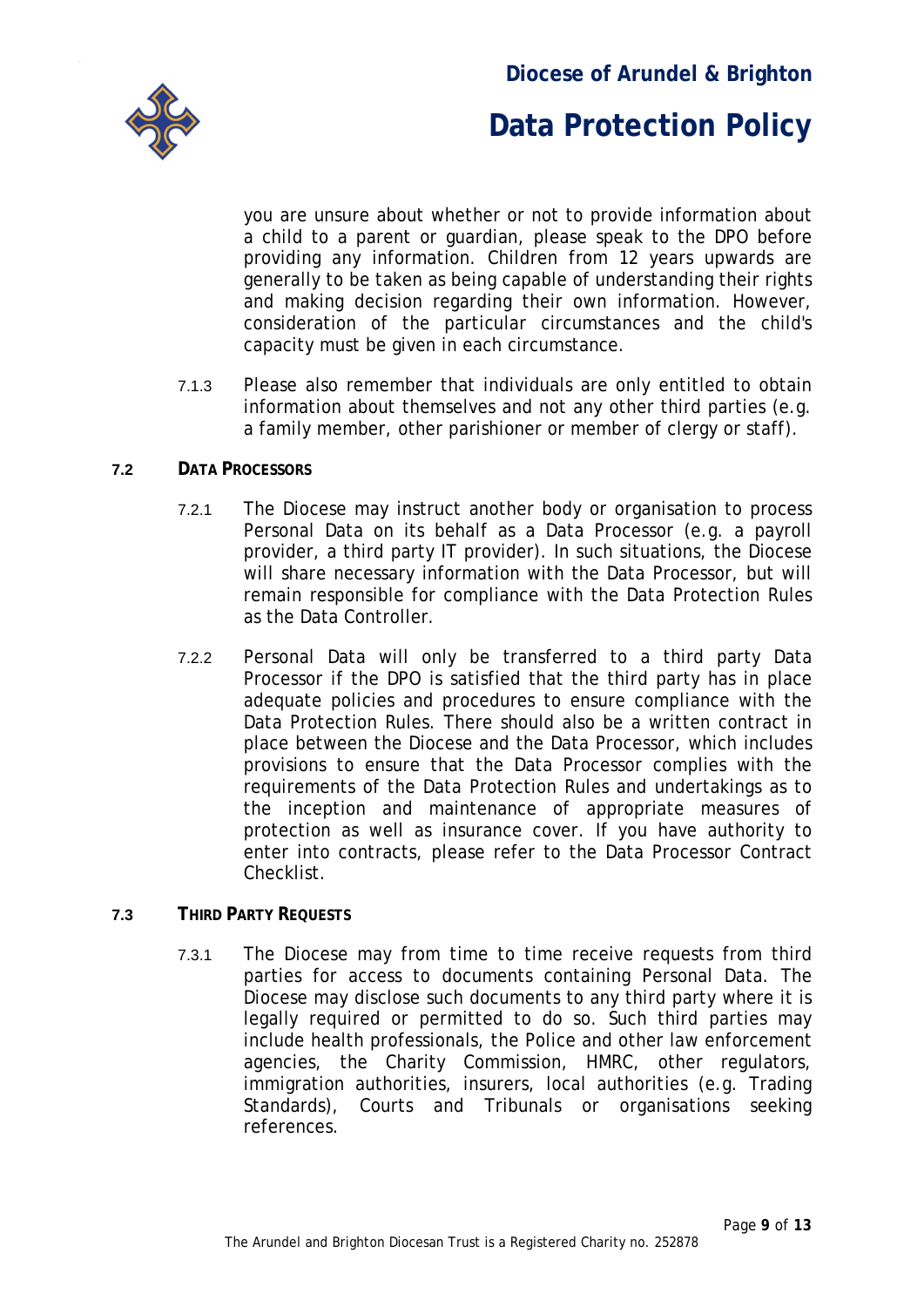

7.3.2 Anyone in receipt of any verbal or written request from any person for access to, or disclosure of, any Personal Data outside of normal Diocesan operations must immediately contact the DPO.

#### <span id="page-9-0"></span>7.4 **TRANSFERS OF PERSONAL DATA OUTSIDE OF THE EUROPEAN ECONOMIC AREA ("EEA")**

- 7.4.1 The Data Protection Rules require Data Controllers to put additional safeguards in place when transferring Personal Data outside of the EEA (e.g. to the Vatican, dicastery or appellate tribunal exercising canonical jurisdiction). Additionally, such transfers can only take place on a number of legal grounds. The Diocese does not store Personal Data outside of the EEA. However, the Diocese may transfer Personal Data outside of the EEA where requested by the Data Subject, on the basis of the Data Subject's informed consent. This includes, but is not limited to, the situation where a Data Subject requires their marriage record to be sent to a non-EEA country. The DPO may also authorise transfers where another legal ground in the Data Protection Rules is met.
- 7.5 **SUBJECT ACCESS REQUESTS (SARS)**
	- 7.5.1 Any Data Subject may exercise their rights as set out above (e.g. the right of access to the Personal Data which the Diocese holds about them, or the right to have Personal Data erased). Any and all such requests should immediately be referred to the DPO.
	- 7.5.2 To be valid, a Subject Access Request must be made in writing (including requests made via email or on social media) and provide enough information to enable the Diocese to identify the Data Subject and to comply with the request.
	- 7.5.3 All Subject Access Requests will be dealt with by the DPO. Clergy, employees or volunteers who receive a Subject Access Request must forward it to the DPO immediately in order that such requests can be replied to within the strict deadlines set out in the Data Protection Rules (generally one month from the date of the request).
	- 7.5.4 No fees will be charged for dealing with Subject Access Requests unless a request is considered to be manifestly unfounded, excessive or repetitive. Fees may be charged to provide additional copies of information previously provided. Where the Diocese considers a request to be manifestly unfounded, excessive or repetitive, the Diocese may lawfully refuse to respond and, if so, the DPO will inform the Data Subject of this in writing within the one-month period.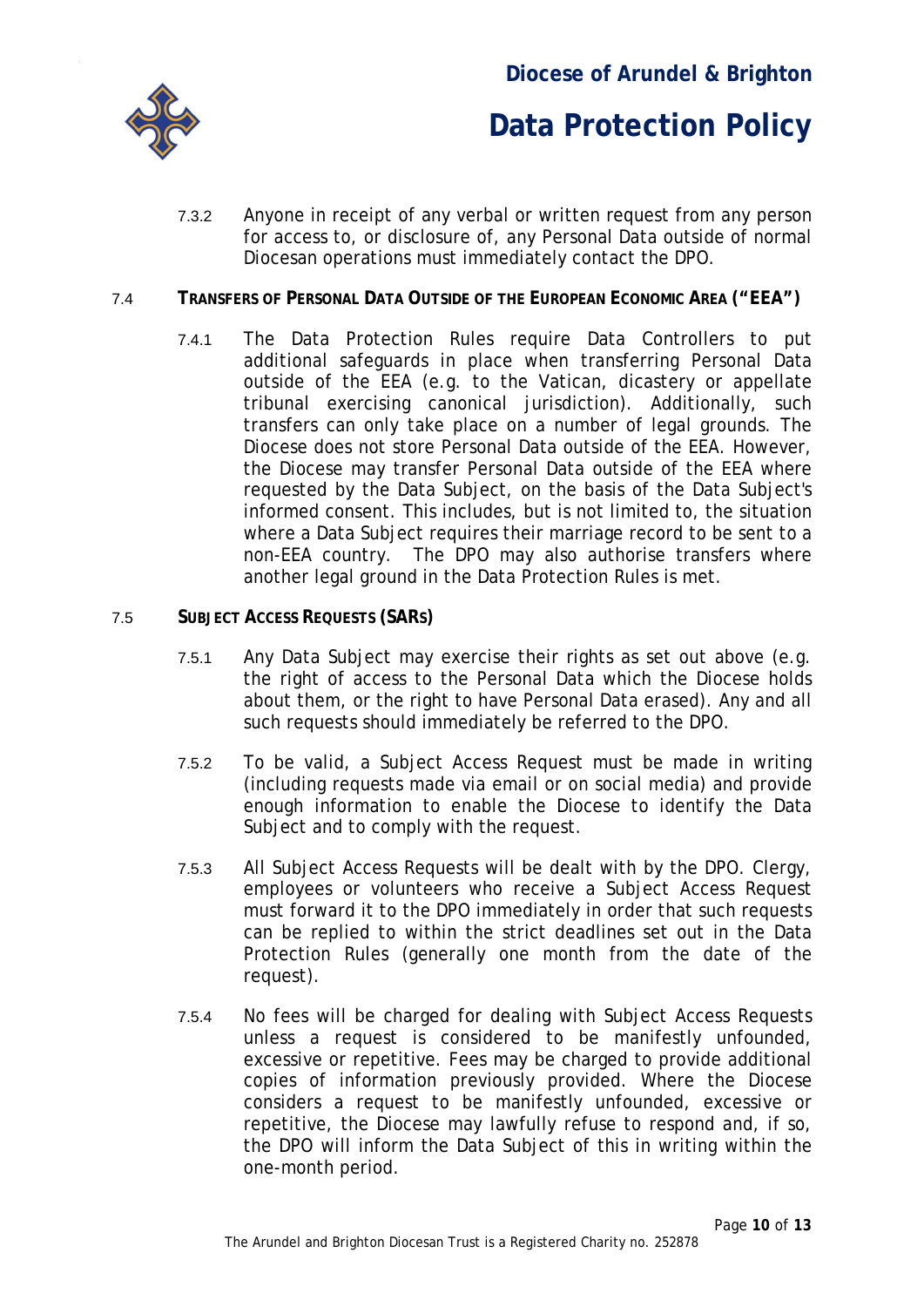

#### **8 FUNDRAISING AND MARKETING**

- 8.1 'Direct Marketing' includes all advertising and promotional activities, including promoting the aims and ideals of not-for-profit organisations.
- 8.2 Any use of Personal Data for marketing (including fundraising) purposes must comply with the Data Protection Rules and the Privacy and Electronic Communications Regulations (EC Directive) 2003 ("PECR") (and any replacement legislation), which relate to marketing by electronic means.
- 8.3 Individuals have a right to object to their Personal Data being used for electronic marketing purposes. Individuals must be informed of their right to object when their data is collected. If an objection is received, no further marketing or fundraising communications must be sent to them.
- 8.4 The PECR requires that the Diocese has the prior consent of recipients in certain circumstances before it sends any unsolicited electronic messages for the purpose of fundraising, or other marketing activities (e.g. events).
- 8.5 For more information, see the Diocese's Fundraising and Marketing Policy.
- **9 MONITORING AND REVIEW**
- 9.1 This policy will be reviewed every 12 months and may be subject to change.
- <span id="page-10-0"></span>**10 CONTACTS**
- 10.1 Any queries or complaints regarding data protection generally or this Policy specifically should be addressed to the diocesan Data Protection Officer, who can be contacted by email via finance@bishops-house.co.uk, by telephone 01273 859705 or at the following address: Chief Operating Officer, Bishop's House, The Upper Drive, Hove, BN3 6NB.
- 10.2 Further advice and information can be obtained from the Information Commissioner's Office at [www.ico.org.uk](http://www.ico.org.uk/)
- **11 OTHER INFORMATION GOVERNANCE POLICIES**
- 11.1 This Policy must be read in conjunction with:
	- 11.1.1 Privacy Statement
	- 11.1.2 Data Retention Schedule
	- 11.1.3 Whistleblowing Policy
	- 11.1.4 Safeguarding Policies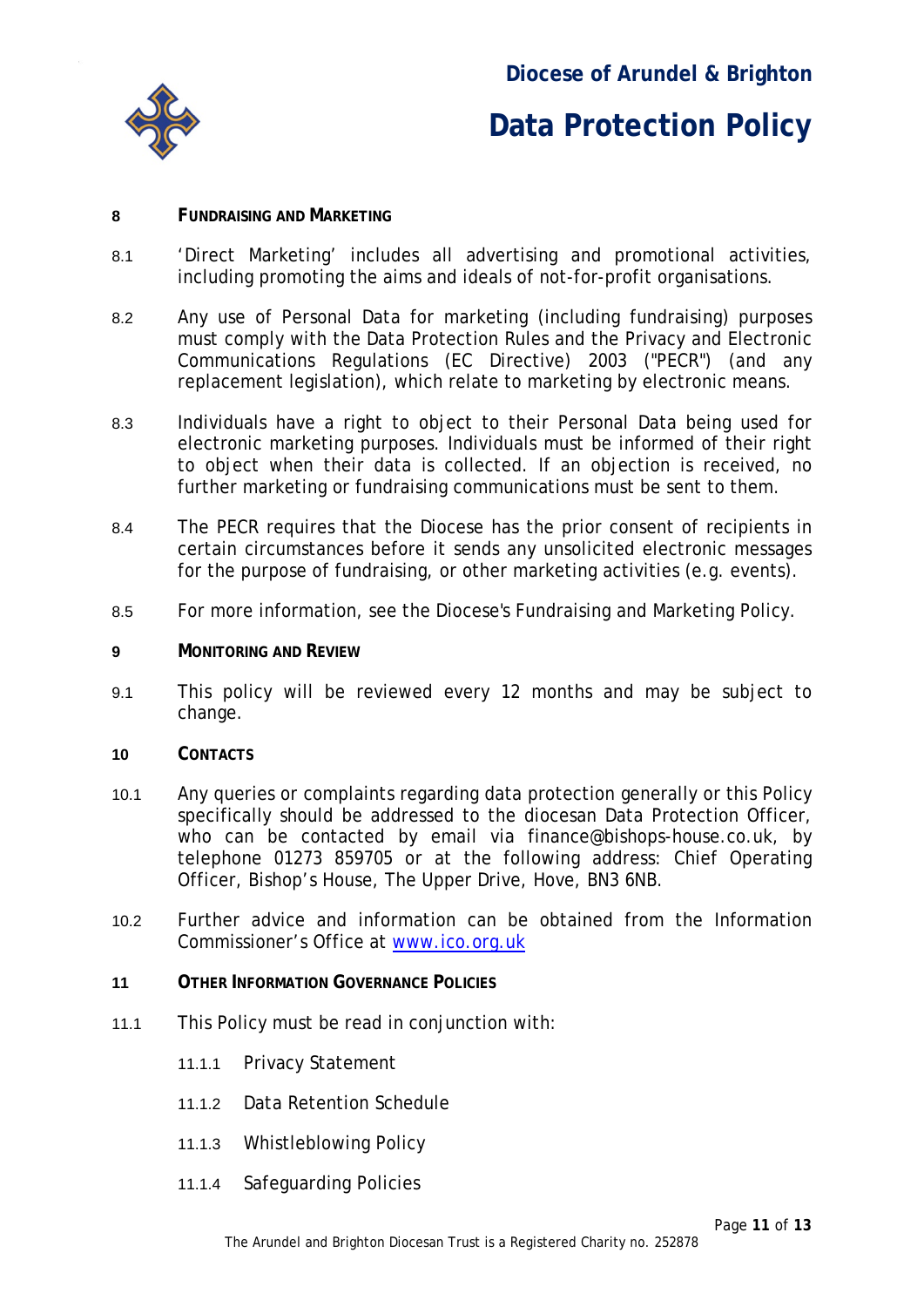

- 11.1.5 All employment related policies, e.g. disciplinary, grievance, sickness absence and recruitment and selection
- 11.1.6 Complaints Policy
- 11.1.7 Fundraising and Marketing Policy
- 11.1.8 Computer Usage Policy
- 11.1.9 BYOD Policy

#### **12 GLOSSARY**

"**Data Controller**" means a person, organisation or body that determines the purposes for which, and the manner in which, any Personal Data is processed. A Data Controller is responsible for complying with data protection laws including the GDPR and establishing practices and policies in line with them.

"**Data Processor**" means any person, organisation or body that Processes personal data on behalf of and on the instruction of the Diocese. Data Processors have a duty to protect the information they process by following data protection laws.

"**Data Subject**" means a living individual about whom the Diocese processes Personal Data and who can be identified from the Personal Data. A Data Subject need not be a UK national or resident. All Data Subjects have legal rights in relation to their Personal Data and the information that the Diocese holds about them.

"**Personal Data**" means any information relating to a living individual who can be identified from that information or in conjunction with other information which is in, or is likely to come into, the Diocese's possession. Personal Data can be factual (such as a name, address or date of birth) or it can be an opinion (e.g. a performance appraisal). It can even include a simple email address. A mere mention of someone's name in a document does not necessarily constitute Personal Data, but personal details such as someone's contact details or salary (if it enabled an individual to be identified) would fall within the definition.

"**Processing**" means any activity that involves use of Personal Data. It includes obtaining, recording or holding the information or carrying out any operation or set of operations on it, including organising, amending, retrieving, using, disclosing, erasing or destroying it. Processing also includes transferring or disclosing Personal Data to third parties.